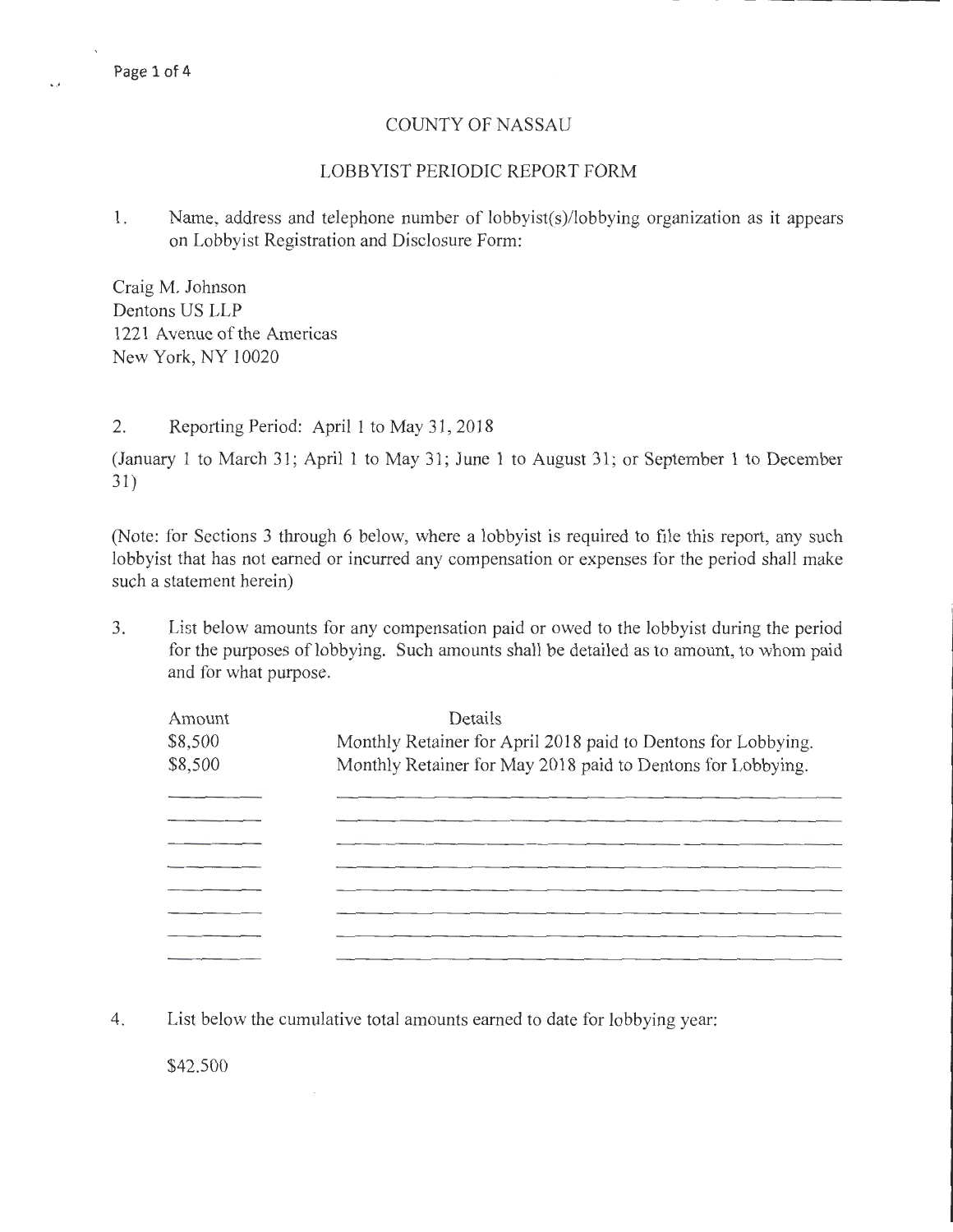5. List below amounts for any expenses expended or incurred by the lobbyist during the period for the purposes of lobbying. Such amounts shall be detailed as to amount, to whom paid and for what purpose.

| Amount<br>\$0.00 | Details     |  |
|------------------|-------------|--|
|                  |             |  |
|                  |             |  |
|                  |             |  |
|                  |             |  |
|                  | <b>1999</b> |  |
|                  |             |  |
|                  |             |  |
|                  |             |  |

6. List below the cumulative total amounts expended to date for lobbying year:

\$0.00

(In lieu of completing 7 through 10 below, you may attach a copy of your Lobbyist Registration and Disclosure Form, provided the information has not changed.)

7. List whether and where the lobbyist(s)/lobbying organization is registered as a lobbyist (e.g. Nassau County, New York State):

**See Attached 2018 Lobbyist Registration and Disclosure Form.** 

8. Name, address and telephone number of client(s) by whom, or on whose behalf, the lobbyist is retained, employed or designated.

**See Attached 2018 Lobbyist Registration and Disclosure Form.**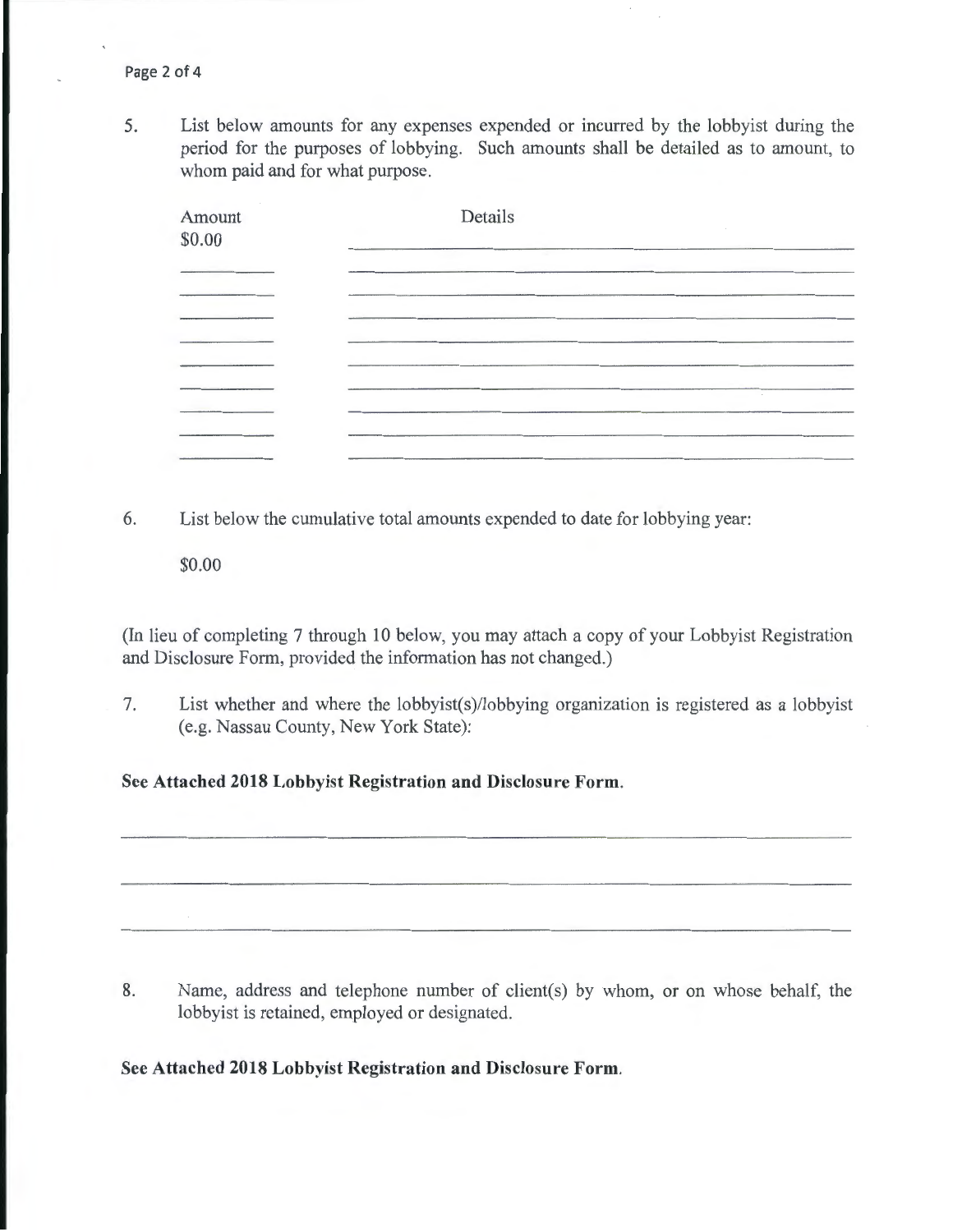| the property of the control of the |  |  |
|------------------------------------|--|--|
|                                    |  |  |

9. Describe lobbying activity conducted, or to be conducted, in Nassau County, and identify client(s) for each activity listed, during the Reporting Period.

**See Attached 2018 Lobbyist Registration and Disclosure Form.** 

Page 3 of 4

10. The name of persons, organizations or governmental entities before whom the lobbyist has lobbied during the period.

**See Attached 2018 Lobbyist Registration and Disclosure Form.**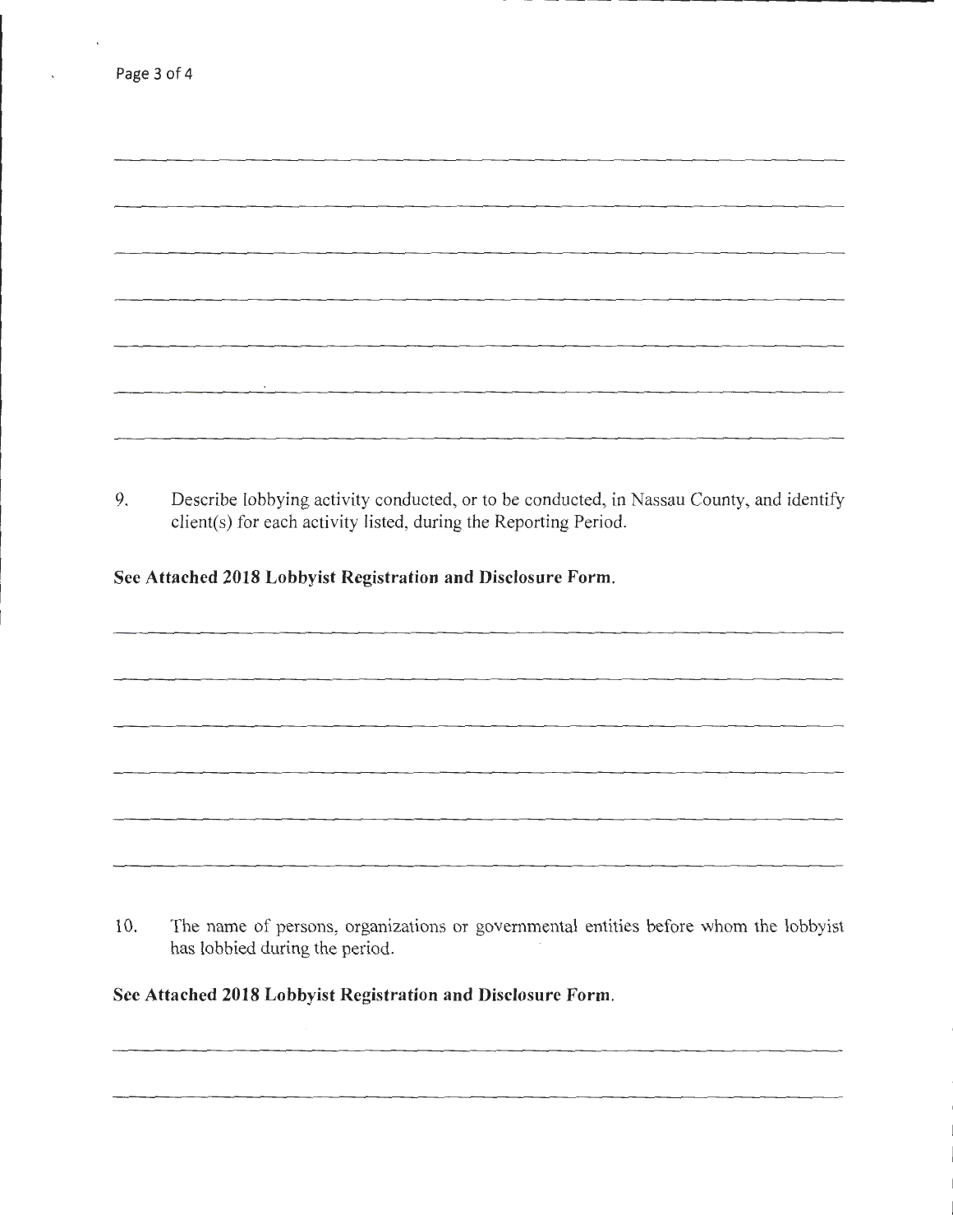Page 4 of 4

I understand that copies of this form will be sent to the Nassau County Department of Information Technology ("IT") to be posted on the County's website.

I also understand that upon termination of retainer, employment or designation I must give written notice to the County Attorney within thirty (30) days of termination.

VERIFICATION: I certify that all statements made on this statement are true, correct and complete to the best of my knowledge and belief and I understand that the willful making of any false statement of material fact herein will subject me to the provisions of law relevant to the making and filing of false instruments and will render such statement null and void.

Dated:  $6/4/18$  Signed:

Print Name:

Craig M. Johnson

Title:

SS:

Principal

STATE OF NEW YORK )

~cw *t .. rk.*  COUNTY OF NASSAU

Sworn to before me this  $\frac{4\pi}{10}$ 

Day of  $\frac{f \cup n \epsilon}{\sqrt{n}}$ , 2018.

**KRISTEN M. IEYSTEHNER NOTARY PUBLIC-STATE OF NEW YORK**  No. 02BE6313817 Qualified In **New York County**  MY Commission **Expires October 20, 2018**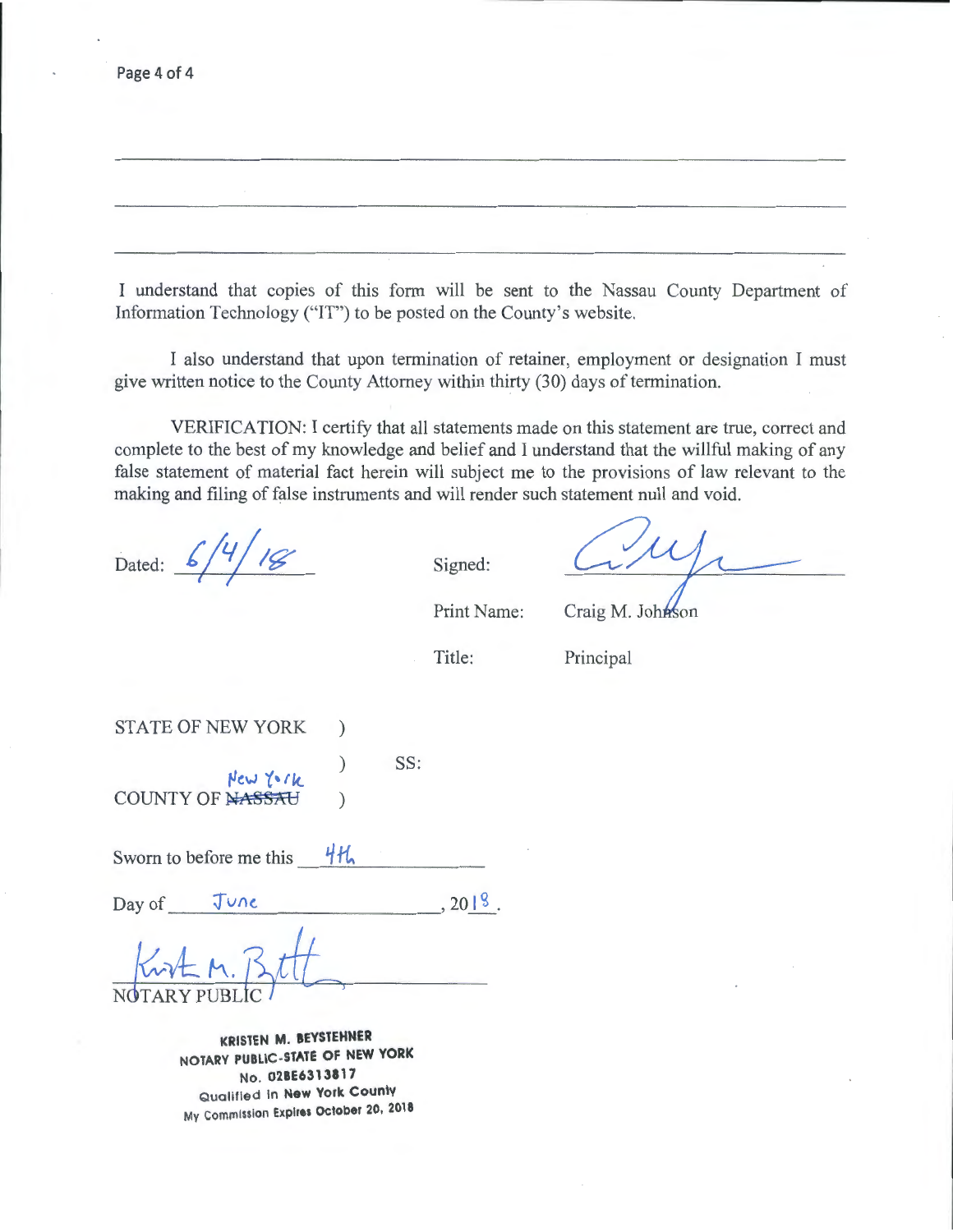Page 1 of 4



## COUNTY OF NASSAU

# LOBBYIST REGISTRATION AND DISCLOSURE FORM

 $1.$  Name, address and telephone number of lobby ist(s)/lobbying organization. The term "lobbyist" means any and every person or organization retained, employed or designated by any client to influence - or promote a matter before - Nassau County, its agencies, boards, commissions, department heads, legislators or committees, including but not limited to the Open Space and Parks Advisory Committee and Planning Commission. Such matters include, but are not limited to, requests for proposals. development or improvement of real property subject to County regulation, procurements. The term "lobbyist" does not include any officer, director, trustee, employee, counsel or agent of the County of Nassau, or State of New York, when discharging his or her official duties.

Craig M. Johnson Dentons US LLP 1221 Avenue of the Americas New York, NY 10020

2. List whether and where the person/organization is registered as a lobbyist (e.g., Nassau County, New York State):

Craig M. Johnson is registered with New York State, New York City, Nassau County and Suffolk County

 $3.$  Name. address and telephone number of client(s) by whom, or on whose behalf, the lobbyist is retained, employed or designated: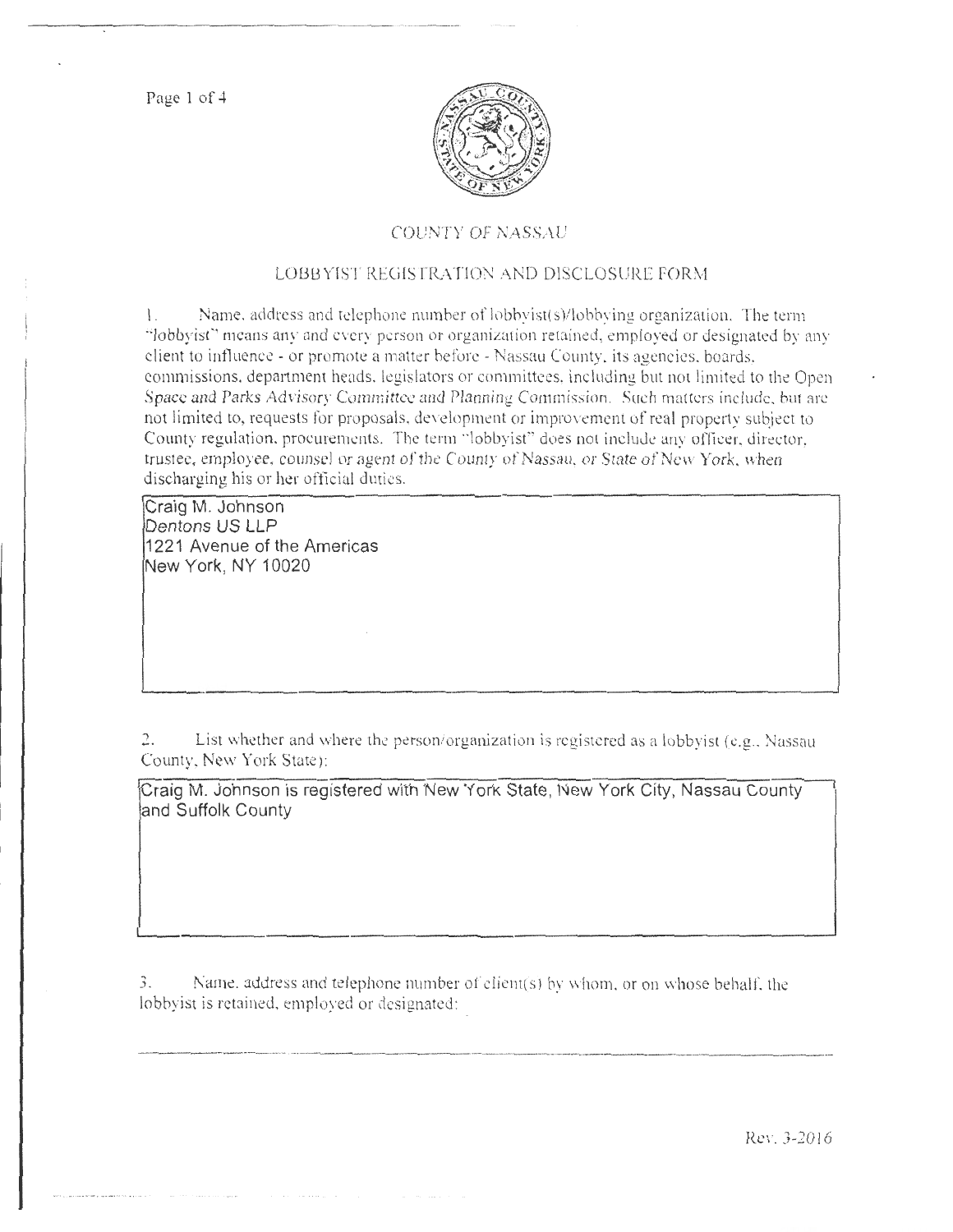Page 2 of 4

Uber Technologies, Inc. 1455 Market Street 14th Floor San Francisco, CA 94103 415-986-2104

4. Describe lobbying activity conducted. or to be conducted. in Nassau County. and identify client(s) for each activity listed. See page 4 for a complete description of lobbying activities.

Meetings, conferences and communications related to or concerning for-hire vehicle industry, transportation industry and/or technology industry

5. The name of persons, organizations or governmental entities before whom the lobbyist expects to lobby:

Nassau County Executive, Nassau County Legislature, Nassau County TLC

Rev. 3-2016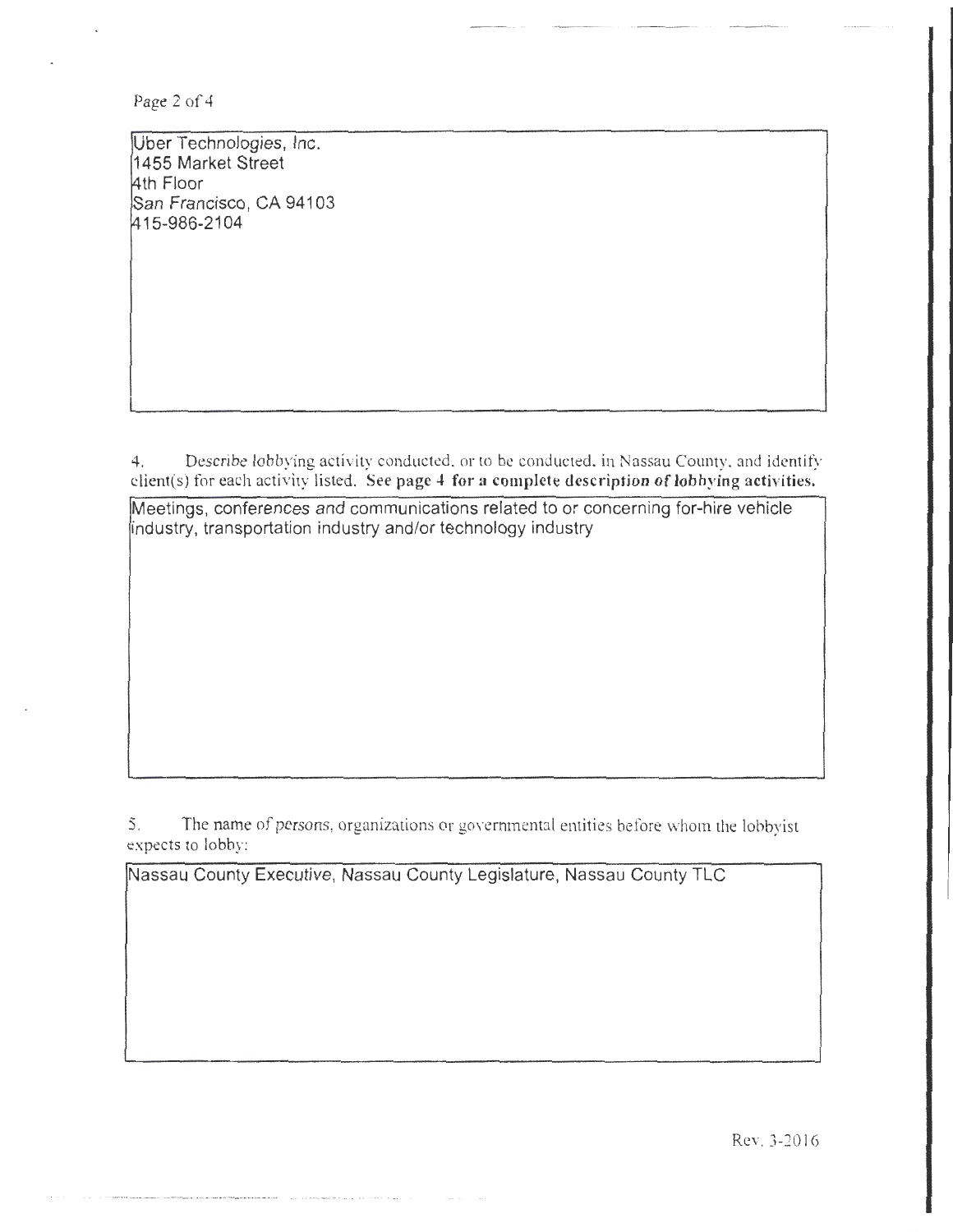#### Page 3 of 4

-- . ------ - - - --------

6. If such lobbyist is retained or employed pursuant to a written agreement of retainer or employment. you must attach a copy of such document; and if agreement of retainer or employment is oral, attach a written statement of the substance thereof. If the written agreement of retainer or employment does not contain a signed authorization from the client by whom you have been authorized to lobby, separately attach such a written authorization from the client.

7. Within the previous year, has the lobbyist/lobbying organization or any of its corporate officers provided campaign contributions pursuant to the New York State Election Law to the campaign committees of any of the following Nassau County elected officials or to the campaign committees of any candidates for any of the following Nassau County elected offices; the County Executive, the County Clerk, the Comptroller, the District Attorney, or any County Legislator? If yes, to what campaign committee? If none, you must so state:

**None** 

I understand that copies of this form will be sent to the Nassau County Department of Information Technology ("IT") to be posted on the County's website.

I also understand that upon termination of retainer, employment or designation l must give written notice to the County Attorney within thirty (30) days of termination.

VERJFICA TION: The undersigned affinns and so swears that he/she has read and understood the foregoing statements and they are, to his/her knowledge, true and accurate.

The undersigned further certifies and affirms that the contribution( $s$ ) to the campaign committees listed above were made freely and without duress, threat or anv promise of a governmental benefit or in exchange for any benefit or remuneration.

Dated:  $12/13/17$  Signed:

Craig M. Johnson

Print Name:

Title: Principal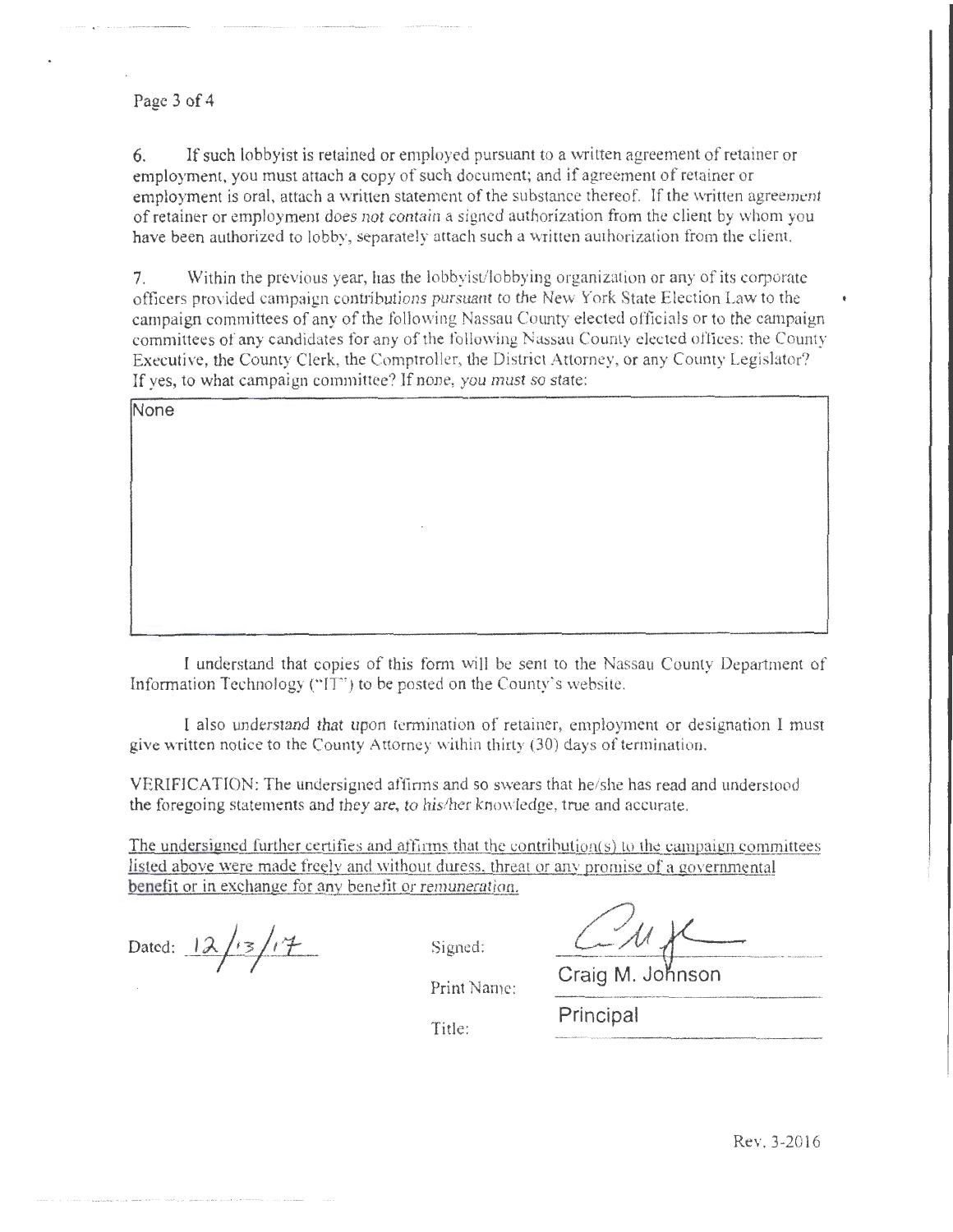#### Page 4 of 4

**The term Jobbving shall mean any attempt to influence:** any determination made by the Nassau County Legislature, or any member thereof, with respect to the introduction, passage. defeat. or substance of any local legislation or resolution: any determination by the County Executive to support, oppose, approve or disapprove any local legislation or resolution, whether or not such legislation has been introduced in the County Legislature: any determination by an elected County official or an officer or employee of the County vvith respect to the procurement of goods, services or construction, including the preparation of contract specifications, including hy not limited Lo the preparation of requests for proposals. or soli citation, award or administration of a contract or with respect to the solicitation, award or administration of a grant, loan, or agreement involving the disbursement of public monies; any determination made by the County Executive, County Legislature, or by the County of Nassau, its agencies, boards, commissions. department heads or committees, including but not limited to the Open Space and Parks Advisory Committee. the Planning Commission. with respect to the zoning. use. development or improvement of real property subject to County regulation, or any agencies, boards, commissions, department heads or commirtees with respect to requests for proposals. bidding. procurement or contracting for services tor the County: any determination made by an elected county official or an officer or employee of the county \vith respect to the terms of the acquisition or disposition by the county of any interest in real property, with respect to a license or permit for the use of real property of or by the county, or with respect to a franchise. concession or revocable consent: the proposal, adoption, amendment or rejection by an agency of any rule having the force and effect of law; the decision to hold, timing or outcome of any rate making proceeding before an agency; the agenda or any determination of a board or commission; any determination regarding the calendaring or scope of any legislature oversight hearing: the issuance. repeaL modification or substance of a County Executive Order: or any determination made by an elected county official or an officer or employee of the county to support or oppose any state or federal legislation, rule or regulation, including any determination made to support or oppose that is contingent on any amendment of such legislation, rule or regulation, whether or not such legislation has been formally introduced and whether or not such rule or regulation has been formally proposed.

The term "lobbying" or "lobbying activities" does not include: Persons engaged in drafting legislation, rules. regulations or rates; persons advising clients and rendering opinions on proposed legislation. rules, regulations or rates. where such professional services are not othervvisc connected with legislative or executive action on such legislation or administrative action on such rules. regulations or rates: ne\vspapers and other periodicals and radio and television stations and ovmers and employees thereof. provided that their activities in connection with proposed legislation, rules, regulations or rates are limited to the publication or broadcast of news items, editorials or other comment, or paid advertisements: persons who participate as witnesses, attorneys or other representatives in public rule-making or rate-making proceedings of a County agency, with respect to all participation by such persons which is part of the public record thereof and all preparation by such persons for such participation; persons who attempt to influence a County agency in an adjudicatory proceeding, as defined by  $\S 102$  of the New York. State Administrative Procedure Act.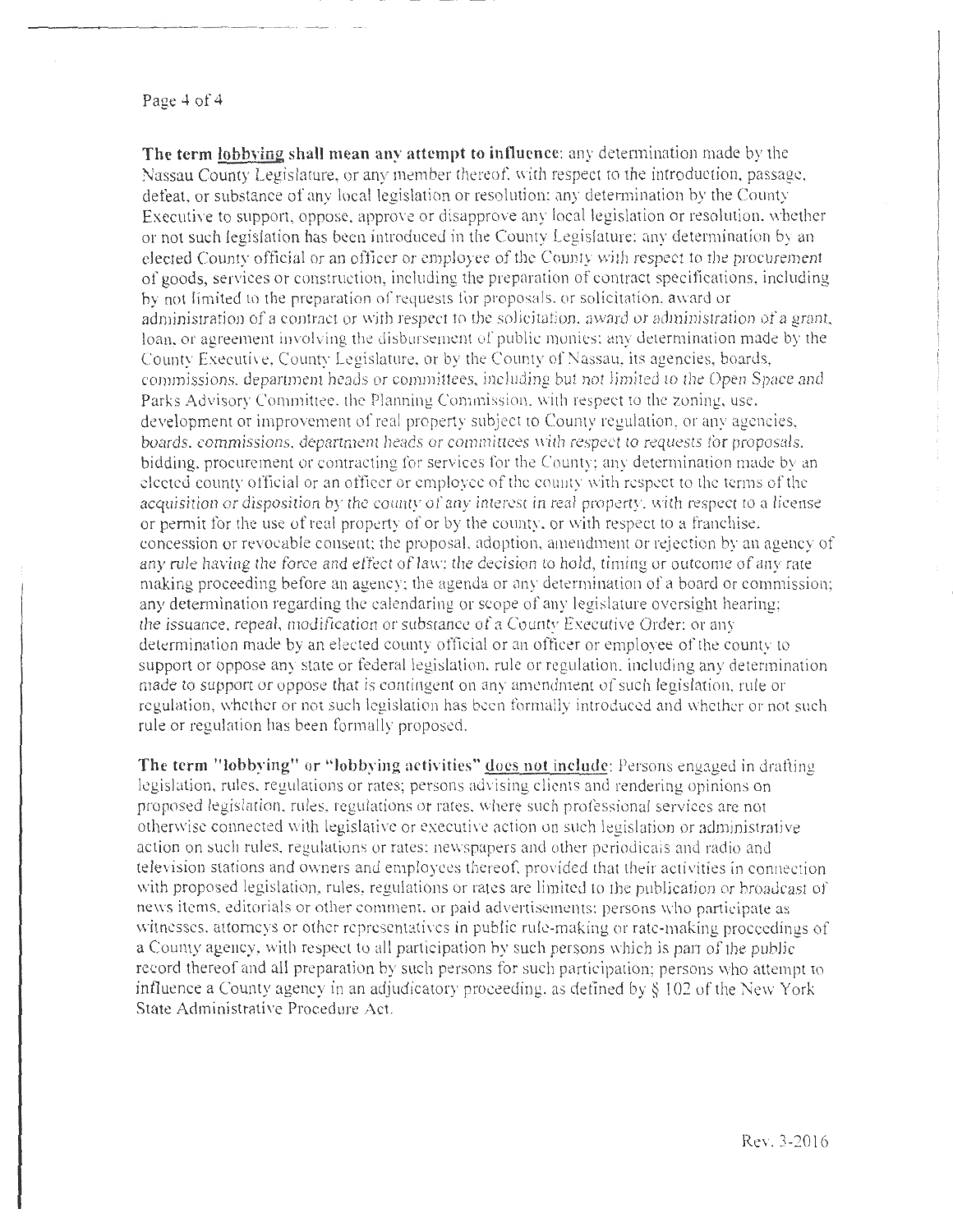

Craig M. Johnson Principal

craig.johnson@dentons .com D +1 212 905 8306

Dentons US LLP 1221 Avenue of the Americas New York, NY 10020-1089 United States

大成 Salans FMC SNR Denton McKenna Long dentons.com

July 5, 2017

Justin Kintz Uber Technologies, Inc. 1455 Market Street, 4th Floor San Francisco, CA 94103

Re: NY Government Affairs

Dear Mr. Kintz:

This letter will serve as an agreement whereby Dentons US LLP will continue to provide government affairs representation to Uber Technologies, Inc., commencing August 1, 2017, and continuing through and including June 30, 2018. Compensation shall be \$8,500 per month, plus reasonable expenses and disbursements. As such services may include "lobbying activity" under the State Lobbying Act, a copy of this letter will be filed with the Joint Commission on Public Ethics.

We look forward to continuing our representation on your behalf.

Very truly yours,

Dentons US LLP  $\n By: *M f*  $\overline{\qquad \qquad }$  *Craig M*. *Sohnson*$ 

Accepted and Agreed:

 $By:$  Justin Kintz

Title: Head of Americas, Policy & Comms

Date: 07/13/17

1019914455V-3